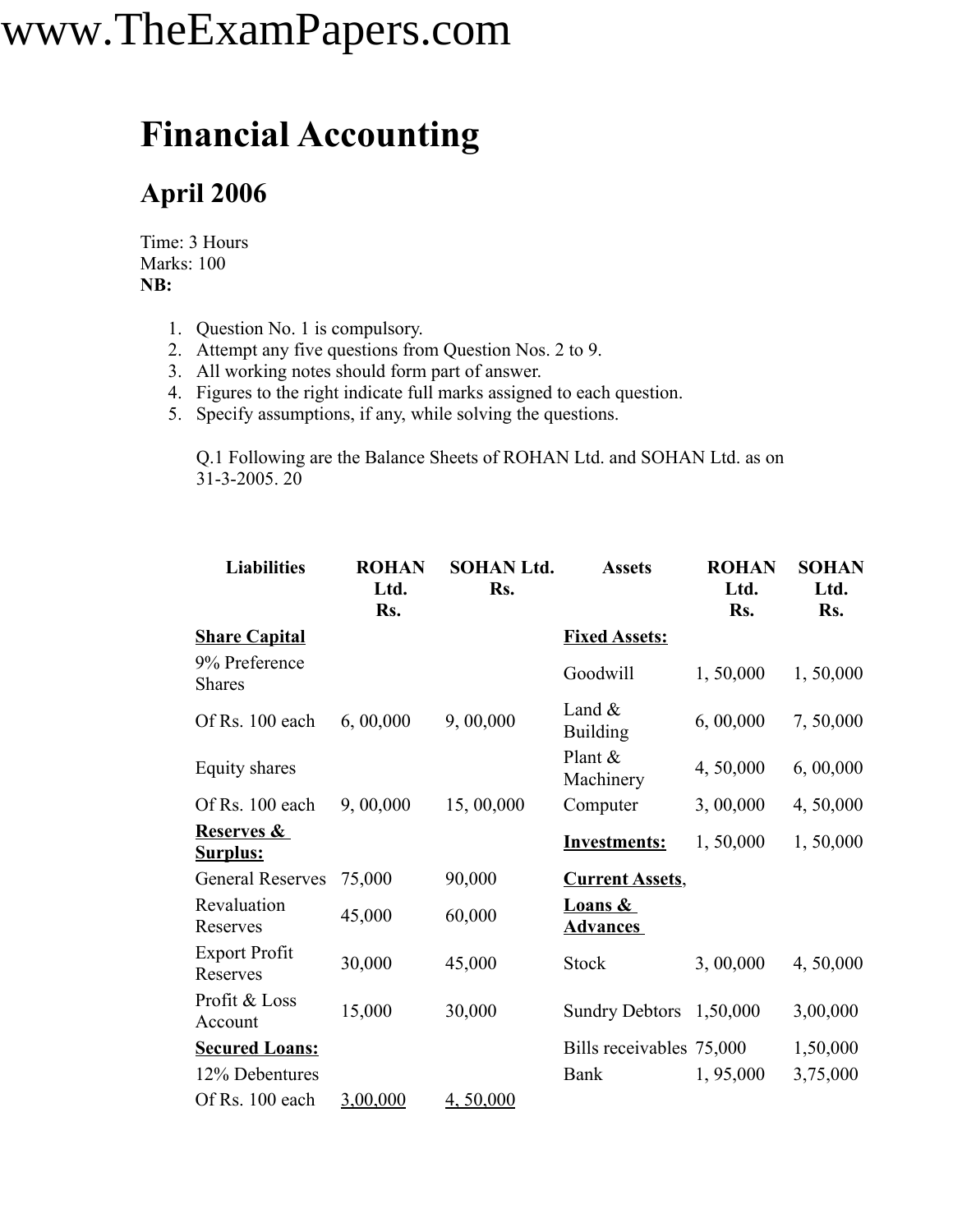| <b>Unsecured Loans</b>   |           |           |
|--------------------------|-----------|-----------|
| <u>Current</u>           | 1,50,000  | 75,000    |
| <b>Liabilities &amp;</b> |           |           |
| <b>Provisions:</b>       |           |           |
| <b>Sundry Creditors</b>  | 2, 25,000 | 1,80,000  |
| Bills payable            | 30,000    | 45,000    |
|                          | 23,70,000 | 33,75,000 |

**23,70,000 33,75,000 23,70,000 33,75,000**

Mohan Ltd. was formed to take over the business of Rohan Ltd. and Sohan Ltd. with an authorized share capital of Rs. 30,00,000 consisting of 20,000 13% Preference Shares of Rs. 100 each and 100,000 Equity Shares of Rs. 10 each.

Terms of Amalgamation :-

- 1. 9% Preference shareholders of both the companies are issued equal number of 13% Preference shares of Mohan Ltd. at a price of 125 each.
- 2. Mohan Ltd. will issue four Equity shares for three Equity shares of Rohan Ltd. and four Equity shares for five Equity shares of Sohan Ltd. The shares are to be issued at Rs. 35 each.
- 3. 12% Debenture holders of both the companies are discharged by Mohan Ltd. by issuing such number of its 15% Debentures of Rs. 100 each so as to maintain the same amount of interest.
- 4. Mohan Ltd. agree to take over all assets and all liabilities at book values except the following
	- (i) Tangible fixed assets at 10% more than book-values
	- (ii) Investments and Sundry Debtors at 90% of their book values.
- 5. Export Profit Reserves are to be maintained for three more years.

You are required to -

(i) Compute purchase consideration of Rohan Ltd. and Sohan Ltd.

(ii)Pass Journal entries and Prepare Balance Sheet after amalgamation in the books of Mohan Ltd. applying Purchase Method.

Q.2 M/s. NIMISH Pvt. Ltd. was incorporated on 1st August, 2004 to take over the business of Mr. Chinmay with effect from 1st April, 2004 16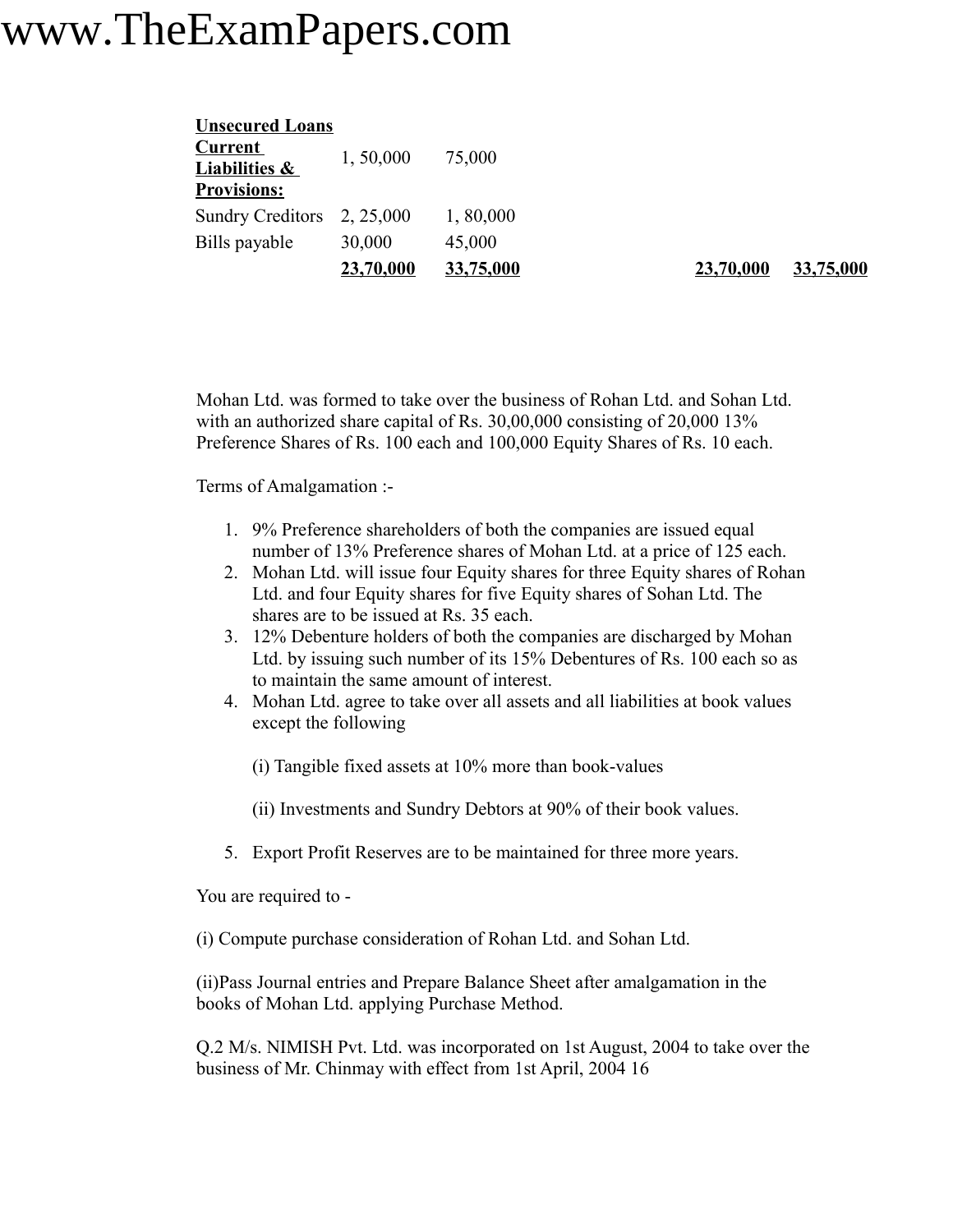The following profit and loss Account was prepared for the year ended 31st March 2005:-

|                            | Rs.           |                     | Rs.       |
|----------------------------|---------------|---------------------|-----------|
| To Office Salaries         | 24,000        | By Gross Profit     | 1,00,000  |
| To Chinmay's Salary        | 2,000         | Share transfer fees | 2,000     |
| To Advertisement           | 18,000        |                     |           |
| To Printing and Stationery | 1,500         |                     |           |
| To Travelling Expenses     | 4,000         |                     |           |
| To Office Rent             | 9,600         |                     |           |
| To Electricity charges     | 5,100         |                     |           |
| To Director's fees         | 1,200         |                     |           |
| To Auditor's fees          | 600           |                     |           |
| To Bad debts               | 1,200         |                     |           |
| To Commission on sales     | 7,000         |                     |           |
| To Preliminary expenses    | 2,000         |                     |           |
| To Debenture interest      | 2,300         |                     |           |
| To Interest on capital     | 800           |                     |           |
| To Depreciation            | 2,100         |                     |           |
| To Net Profit              | <u>20,600</u> |                     |           |
| To Commission on sales     | 1,02,000      |                     | 1, 02,000 |

Q.3 Following is the Balance Sheet of PARADISE Ltd. as on 31-3-2005:- 16

| <b>Liabilities</b>                                    | Rs.      | <b>Assets</b>                                          | Rs.      |
|-------------------------------------------------------|----------|--------------------------------------------------------|----------|
| <b>Share Capital:</b>                                 |          | <b>Fixed Assets</b>                                    |          |
| 10% Preference Shares                                 |          | Premises                                               | 3,20,000 |
| of Rs. $10$ each                                      | 2,40,000 | Plant and Equipments                                   | 5,20,000 |
| Equity Shares of Rs. 10 each                          | 4,00,000 | <b>Investments</b>                                     | 1,20,000 |
| <b>Secured Loans:</b>                                 |          | <b>Current Assets, Loans &amp;</b><br><b>Advances:</b> |          |
| 15% Debentures of Rs. 100<br>each                     | 4,80,000 | <b>Stock</b>                                           | 1,44,000 |
| <b>Current Liabilities &amp;</b><br><b>Provisions</b> |          | Debtors                                                | 96,000   |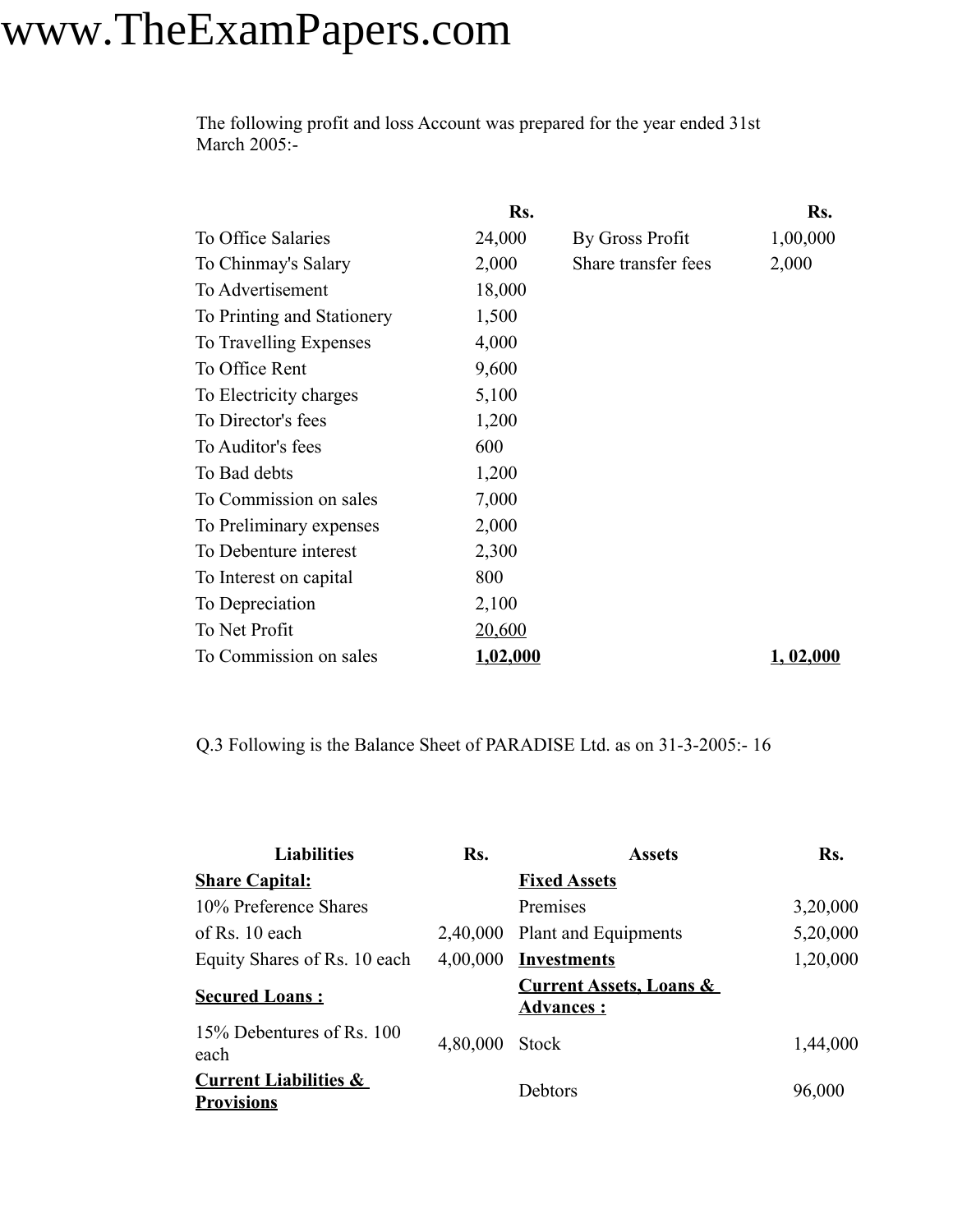| <b>Sundry Creditors</b> |           | 2,00,000 Deposits and Advances   | 40,000    |
|-------------------------|-----------|----------------------------------|-----------|
| <b>Bank Overdrafts</b>  |           | $1,20,000$ Miscellaneous Exp:    |           |
| Other Liabilities       |           | 1,60,000 Publicity campaign exp. | 1,60,000  |
|                         |           | Profit & Loss Account            | 2,00,000  |
|                         | 16,00,000 |                                  | 16,00,000 |

It is observed that the new product launched by the company has not succeeded even after three years of marketing. The management is of the opinion that the assets and liabilities are not valued correctly and also finds it difficult to raise finance.

To overcome the situation a scheme of reconstruction is prepared by the Directors and approved by all authorities :

The salient features of the scheme are:

- 1. Plant and Equipments having book value of Rs. 80,000 is obsolete. This is sold as scrap for Rs. 16,000.
- 2. The auditors have pointed out that depreciation on plant is not provided to the extent of Rs. 40,000.
- 3. Stock includes items valued at Rs. 48,000 which is sold at a loss of 50%.
- 4. The present relisable value of investments is Rs. 56,000.
- 5. Dividend on Preference shares is in arrears for three years. This amount is not payable.
- 6. All losses and fictitious assets are to be written off.
- 7. The expense paid for forming and implementing scheme is Rs. 8,000.
- 8. The paid up value of Equity share is to be reduced to Rs. 2 per share and Preference shares to Rs. 5 per share. However, the face value remains unchanged.

The creditors due are settled as

(i) 20% immediate payment in cash.

(ii) 40% amount is cancelled.

(iii)40% paid by issue of 16% Debentures.

(10)Other current liabilities include Rs. 40,000 payable to Directors towards remuneration. This liability is to be cancelled.

(11)A call of Rs. 3 per share on Equity Share is made and received.

(12)Bank overdraft is paid off to the extent possible.

You are required to show :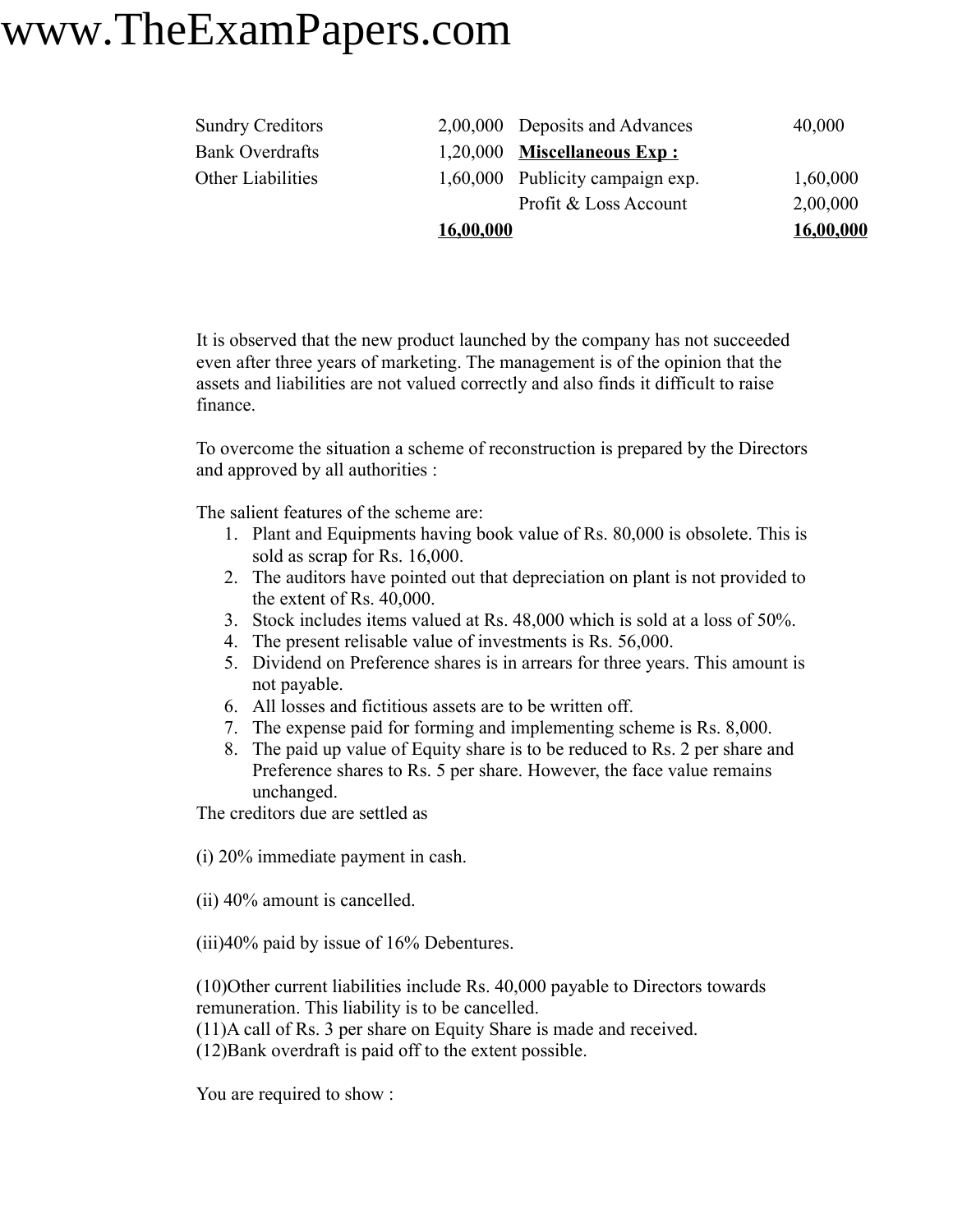(i) Journal Entries for above scheme of reconstruction and (ii)Balance Sheet after reconstruction. Q.4 The Summarized Balance Sheet of COMFORTABLE Ltd. as on 31-3-2005 was as under:- 16

| <b>Liabilities</b>                                     | Rs.                         | <b>Assets</b>                                            | Rs.                  |
|--------------------------------------------------------|-----------------------------|----------------------------------------------------------|----------------------|
| <b>Share Capital:</b>                                  |                             | <b>Fixed Assets</b>                                      |                      |
| 7% Redeemable Preference                               |                             | Goodwill                                                 | 2,00,000             |
| Shares of Rs. 10 each                                  |                             | $3,00,000$ other fixed assets                            | 8,00,000             |
| Equity shares of Rs. 10 each                           | 5,00,000                    | <b>Current Assets. Loans &amp;</b><br><u> Advances: </u> |                      |
| <b>Reserves &amp; Surplus:</b>                         |                             | <b>Stock</b>                                             | 4, 50,000            |
| <b>Security Premium</b>                                | 50,000                      | <b>Sundry Debtors</b>                                    | 1,00,000             |
| <b>General Reserves</b>                                | 1,00,000 Bank               |                                                          | 88,000               |
| Profit & Loss Account                                  |                             | 1, 50,000 Miscellaneous Expenditure                      |                      |
| <b>Secured Loan:</b>                                   |                             | Discount on Issue of Debentures                          | 12,000               |
| 8% Debentures of Rs. 100 each 4, 00,000                |                             |                                                          |                      |
| Unsecured Loan                                         | 50,000                      |                                                          |                      |
| <b>Current Liabilities &amp;</b><br><b>Provisions:</b> |                             |                                                          |                      |
| <b>Sundry Creditors</b>                                | 1,00,000                    |                                                          |                      |
|                                                        | <u>16,</u><br><u>50,000</u> |                                                          | 16,<br><u>50,000</u> |

The company decided to redeem both the Preference shares and Debentures at a premium of 10%. For the purpose of redemption, company offered to the Preference Shareholders and the Debenture holders the option to convert their holdings into Equity shares which are to be treated as worth Rs. 11 each. Holders of 1/3rd Preference shares and holders of 50% of Debentures, agreed to this proposal.

The company issued 50,000 Equity shares at Rs. 11 each to the public for cash and with the funds available paid off the unsecured loan and redeemed the remaining Preference shares and Debentures. It was also decided to write off Discount on issue of Debentures against Security Premium Account. Pass journal entries and recast the Balance Sheet after redemption.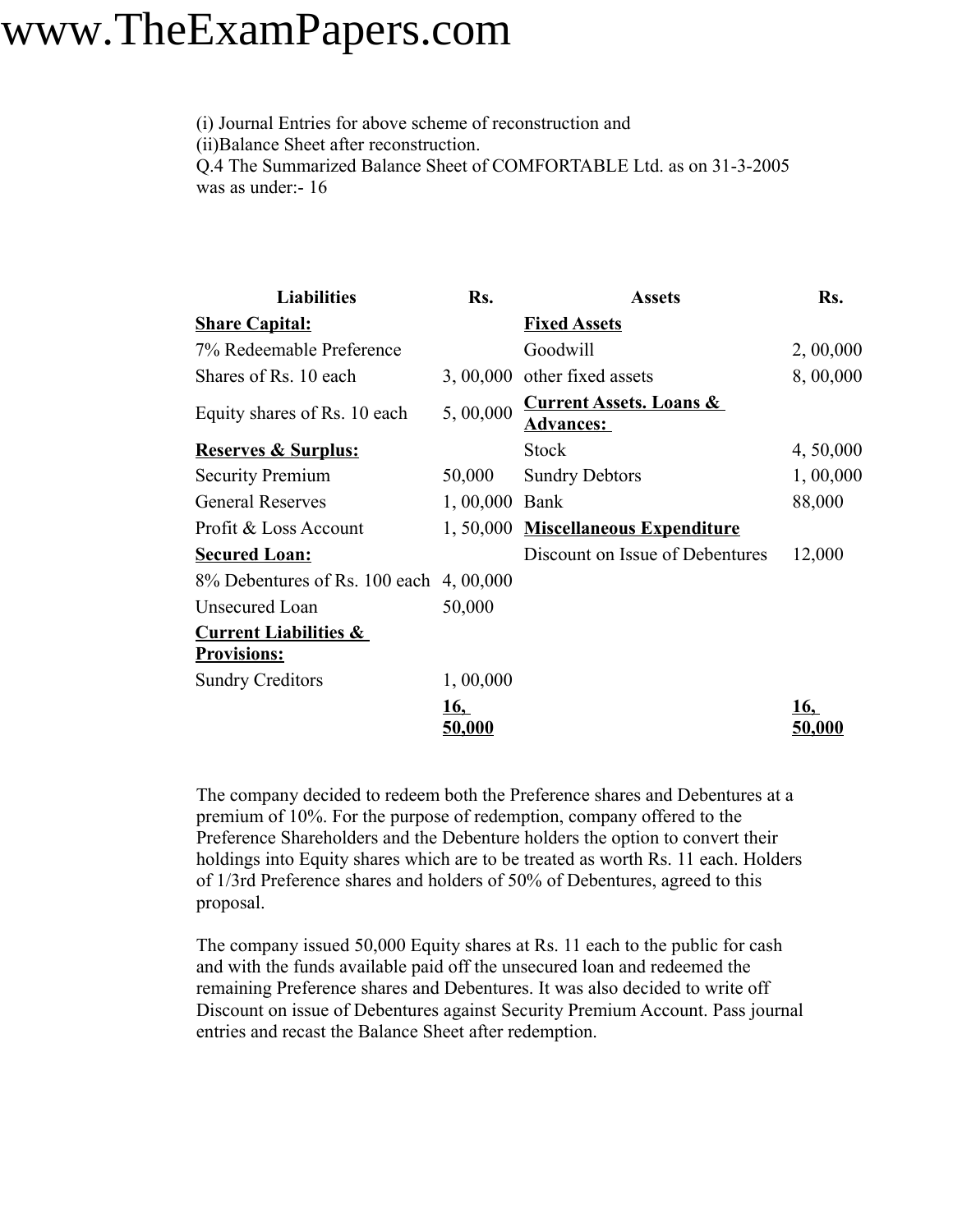.

Q.5 Pass Journal entries for the following transactions in foreign currency and also prepare Foreign Exchange 16 Fluctuation Account in the books of NSD Ltd. and DBK Industries Ltd. 16

(a) NSD Ltd. imported raw materials worth US \$ 40,000 on 12th December, 2004. The exchange rate for US \$ 1 as on 12-12-2004 was Rs. 46.50.

The payment for the above transaction was made as under :

| <b>Date of Payment</b> | Payment made | <b>Exchange rate for US \$1</b> |
|------------------------|--------------|---------------------------------|
| 23-02-2005             | US \$18,000  | Rs. 47.75                       |
| 21-03-2005             | US \$12,000  | Rs. 48.25                       |
| $10-04-2005$           | US \$ 10,000 | Rs. 48.50                       |

The accounting year of the company ends on 31st March. The exchange rate as on 31st March, 2005 for US \$ 1 was Rs. 45.00.

(b) DBK Industries Ltd. invoiced goods to West Germany worth US \$ 100,000 on 10th March, 2005 on which date exchange rate for US \$ 1 was Rs. 41.00.

The payment for the same was received as under:

| Date of Receipt | <b>Received</b> | <b>Exchange rate for 1 US \$</b> |
|-----------------|-----------------|----------------------------------|
| 20-03-2005      | US \$40,00      | R <sub>S</sub> 42.00             |
| 29-03-2005      | US \$ 35,000    | Rs. 41.00                        |
| 15-04-2005      | US \$ 25,000    | Rs. 44.00                        |

The company closes its accounting year on 31st March. The exchange rate as on 31-03-2005 was 1 US \$ Rs. 45.00.

Q.6 M/s. SANJAY Co. Ltd. is a registered company with an authorized share capital Rs. 70,000 divided Into 7,000 equity shares of Rs.10 each. Company $\hat{a} \in T^{M}$ s trial balance as on 31-03-2005 was as under: 16

| <b>Debit Balance.</b> | Rs. | <b>Credit Balance.</b> | Rs. |
|-----------------------|-----|------------------------|-----|
|                       |     |                        |     |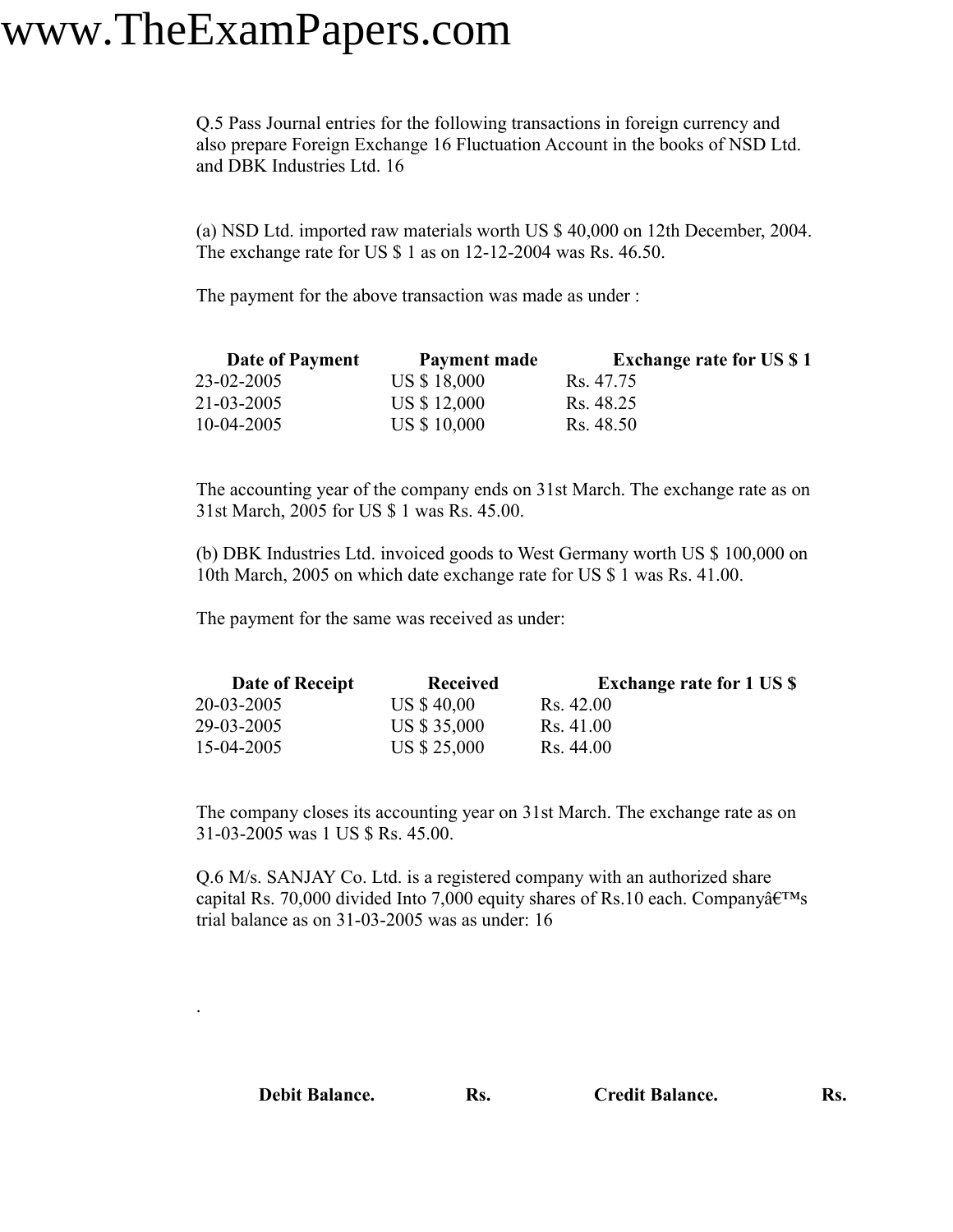| Building (Cost Rs. 50,000)                              | 40,000     | Share Capitals:                        |            |
|---------------------------------------------------------|------------|----------------------------------------|------------|
| Furniture (Cost Rs. 5,000)                              | 4,000      | 5,000 Equity Shares of Rs. 10 each     | 50,000     |
| Vehicles (Cost Rs. 10,000)                              | 6,500      | 6% Debentures of Rs. 100 each          | 10,000     |
| Equity shares of companies                              |            | Provision for tax                      |            |
| (Market Value Rs. 22,000)                               | 20,000     | (Accounting Year 2003-04)              | 10,000     |
| 500 – 8% Preference shares<br>of                        |            | <b>Sundry Creditors</b>                | 7,500      |
| paid up                                                 | 3,000      | <b>General Reserves</b>                | 10,000     |
| Stock in trade at cost                                  | 20,000     | Profit and Loss Account (1-4-2004)     | 2,000      |
| <b>Sundry Debtors</b>                                   | 14,000     | <b>Gross Profit</b>                    | 55,000     |
| Cash at Bank                                            | 8,750      | Dividend on Shares (Gross Rs.<br>1,000 | 700        |
| Discount on Debenture                                   | 400        | <b>Bills Payable</b>                   | 4,000      |
| <b>Salaries</b>                                         | 10,000     |                                        |            |
| Directors fees                                          | 400        |                                        |            |
| Audit fees                                              | 650        |                                        |            |
| Debentures interes<br>Advance payment of Income<br>tax: | 500        |                                        |            |
| Accounting Year â€" 2003-04                             | 9,000      |                                        |            |
| Accounting Year $\hat{a}\hat{\epsilon}$ " 2004-05       | 9,000      |                                        |            |
| Advance against construction<br>of building             | 3,000      |                                        |            |
|                                                         | 1, 49, 200 |                                        | 1, 49, 200 |

Adjustments :

- 1. Provide 10% Depreciation p.a. on cost of fixed assets.
- 2. The company had given a contract for the construction of a building at Rs. 1,00,000 which is still incomplete.
- 3. Provide Rs. 10,000 in respect of taxation liability for the year 2004-05.
- 4. Write back Rs. 200 liability included in Sundry creditors.
- 5. Due to change in the basis of valuation of stock, its value has come down to Rs. 18,000. This has not been considered as yet.
- 6. Dividend is proposed for the year  $\omega$  10%.
- 7. Sundry Debtors include Debts due for more than 6 months Rs. 4,000.
- 8. Income tax assessment for the accounting year 2003-04 has been completed with a gross demand of Rs. 11,000.
- 9. Ignore previous year's figures and tax on proposed dividend.

Prepare Profit and Loss Account for the year ended 31-03-2005 and Balance Sheet as on that date in a vertical form as per the provisions of the Schedule VI of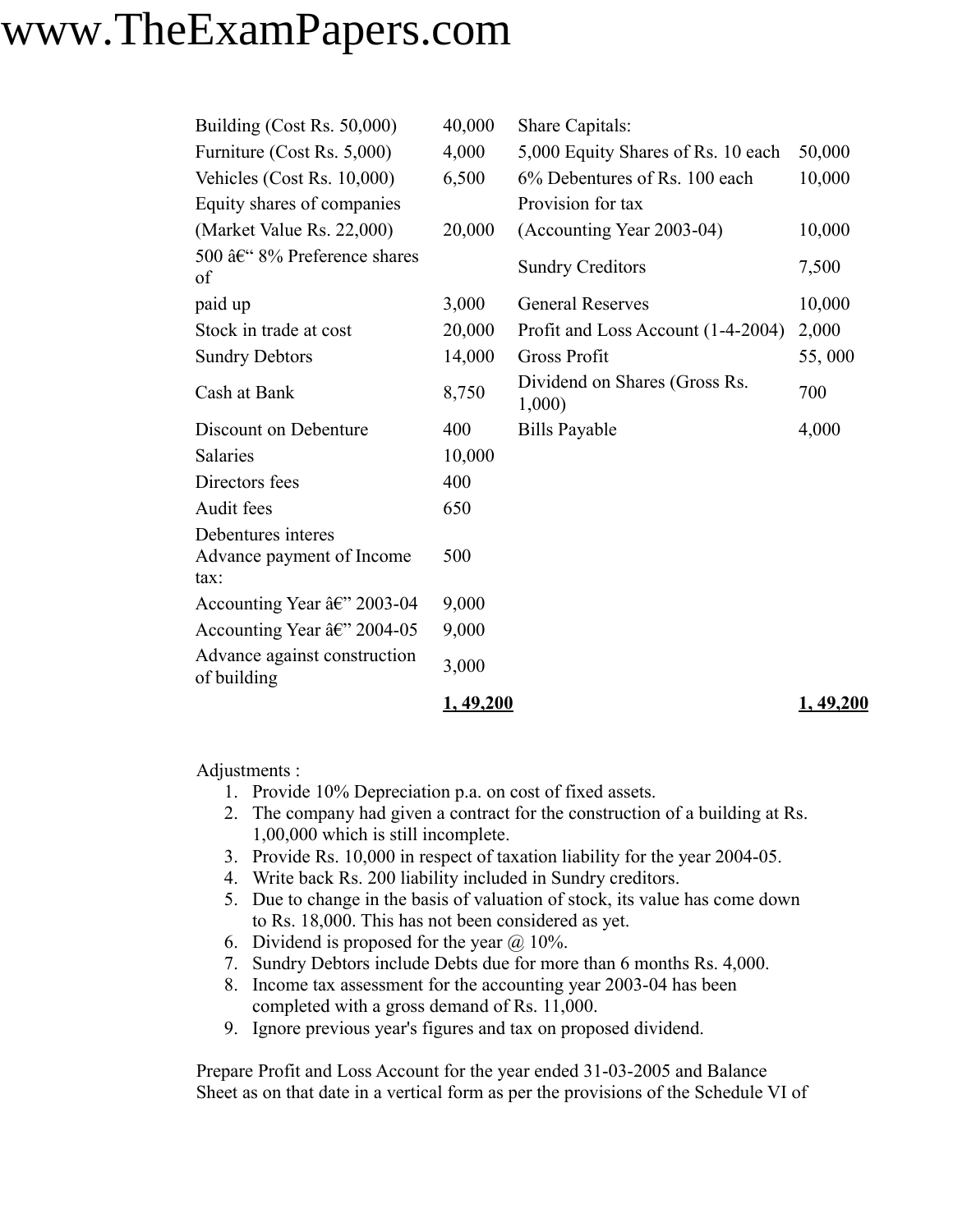the Companies Act, 1956 taking into consider $\hat{A}$  ation the above mentioned adjustments.

Q.7 The Balance Sheet of MANISH Ltd. as on 31-03-2005 is as follows:  $\hat{a} \in C^{\infty}$  16

| <b>Liabilities</b>               | Rs.       | <b>Assets</b>                              | Rs.       |
|----------------------------------|-----------|--------------------------------------------|-----------|
| Share Capital:                   |           | <b>Fixed Assets</b>                        |           |
| Authorised, Issued, Subscribed   |           | Net Block                                  | 40,00,000 |
| and called-up:                   |           | Investments                                | 15,00,000 |
| Equity shares of Rs. 10 each     |           | 25,00,000 Current Assets. Loans & Advances |           |
| Reserves & Surplus               |           | Current Assets (including Bank)            |           |
| <b>Security Premium</b>          |           | 5,00,000 Balance of Rs. 15,00,000)         | 35,00,000 |
| <b>General Reserves</b>          |           | 10,00,000 Loans and Advances               | 5,00,000  |
| Profit and Loss Account          | 10,00,000 |                                            |           |
| Secured Loans:                   |           |                                            |           |
| 10% Debentures                   | 25,00,000 |                                            |           |
| Current Liabilities & Provisions |           |                                            |           |
| <b>Sundry Creditors</b>          | 15,00,000 |                                            |           |
| <b>Bills Payable</b>             | 5,00,000  |                                            |           |
|                                  | 95,00,000 |                                            | 95,00,000 |

Keeping in view all the legal requirements ascertain: (i) Maximum number of Equity shares that Manish Ltd. can buy-back.

(ii) The maximum price it can offer.

Assume that the buy-back is carried out actually at the legally permissible terms, record the entries in the journal of Manish Ltd. and prepare its Balance Sheet thereafter.

Q.8 Banglore Investments hold 1200-6% Debentures of Rs. 100 each in MINERVA Ltd. as on 1st April 2004 16 at a cost of Rs. 140,000. Interest is payable on 30th June and 31st December each year. Other details are as under : 16

| Date             | <b>Details</b>                               |             |
|------------------|----------------------------------------------|-------------|
| $1 - 6 - 2004$   | 400 Debentures are purchased cum interest at | Rs. 40,800  |
| $1 - 11 - 2004$  | 400 Debentures are purchased ex-interest at  | Rs. 38,400  |
| $30 - 11 - 2004$ | 600 Debentures are sold cum-interest for     | Rs. 64,500  |
| $31 - 12 - 2004$ | 800 Debentures are sold ex-interest for      | Rs. 77,300. |